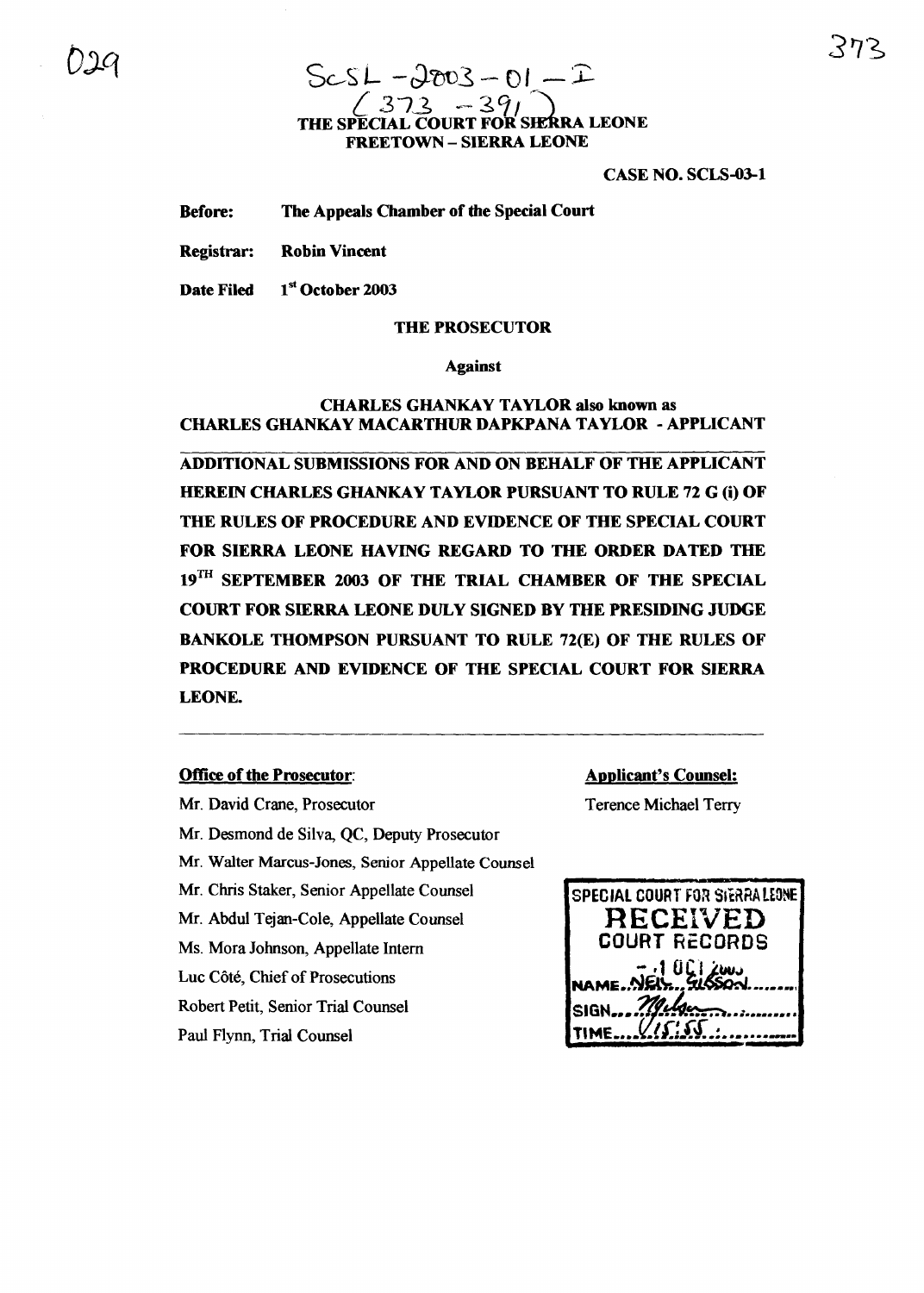#### THE SPECIAL COURT FOR SIERRA LEONE FREETOWN - SIERRA LEONE

CASE NO. SCSL-03-1

1

5'|4

#### THE PROSECUTOR

Against

#### CHARLES GHANKAY TAYLOR also known as CHARLES GHANKAY MACARTHUR DAPKPANA TAYLOR - APPLICANT

ADDITIONAL SUBMISSIONS FOR AND ON BEHALF OF THE APPLICANT HEREIN CHARLES GHANKAY TAYLOR PURSUANT TO RULE 72 G (i) OF THE RULES OF PROCEDURE AND EVIDENCE OF THE SPECIAL COURT FOR SIERRA LEONE HAVING REGARD TO THE ORDER DATED THE  $19^{TH}$ SEPTEMBER 2003 OF THE TRIAL CHAMBER OF THE SPECIAL COURT FOR SIERRA LEONE DULY SIGNED BY THE PRESIDING JUDGE BANKOLE THOMPSON PURSUANT TO RULE 72(E) OF THE RULES OF PROCEDURE AND EVIDENCE OF THE SPECIAL COURT FOR SIERRA LEONE.

At the outset Counsel for the Applicant Charles Ghankay Taylor before proceeding to make the several additional submissions pursuant to Rule 72 G (i) of the Rules of Procedural and Evidence of the Special Court for Sierra Leone will first of all make the following prefatory submissions on jurisdiction:-

It is submitted that "Jurisdiction" means depending on the context either effective authority OR control by a state OR state officials, over persons OR territory (Executive Jurisdiction) OR exercise of Judicial Authority by Courts of Law (Judicial Jurisdiction).

Counsel for the Applicant Charles Gankay Taylor submits that it is necessary to understand this troublesome word "Jurisdiction".

The expression "Jurisdiction" of a Court may be used in two different senses, a strict sense and a wider sense.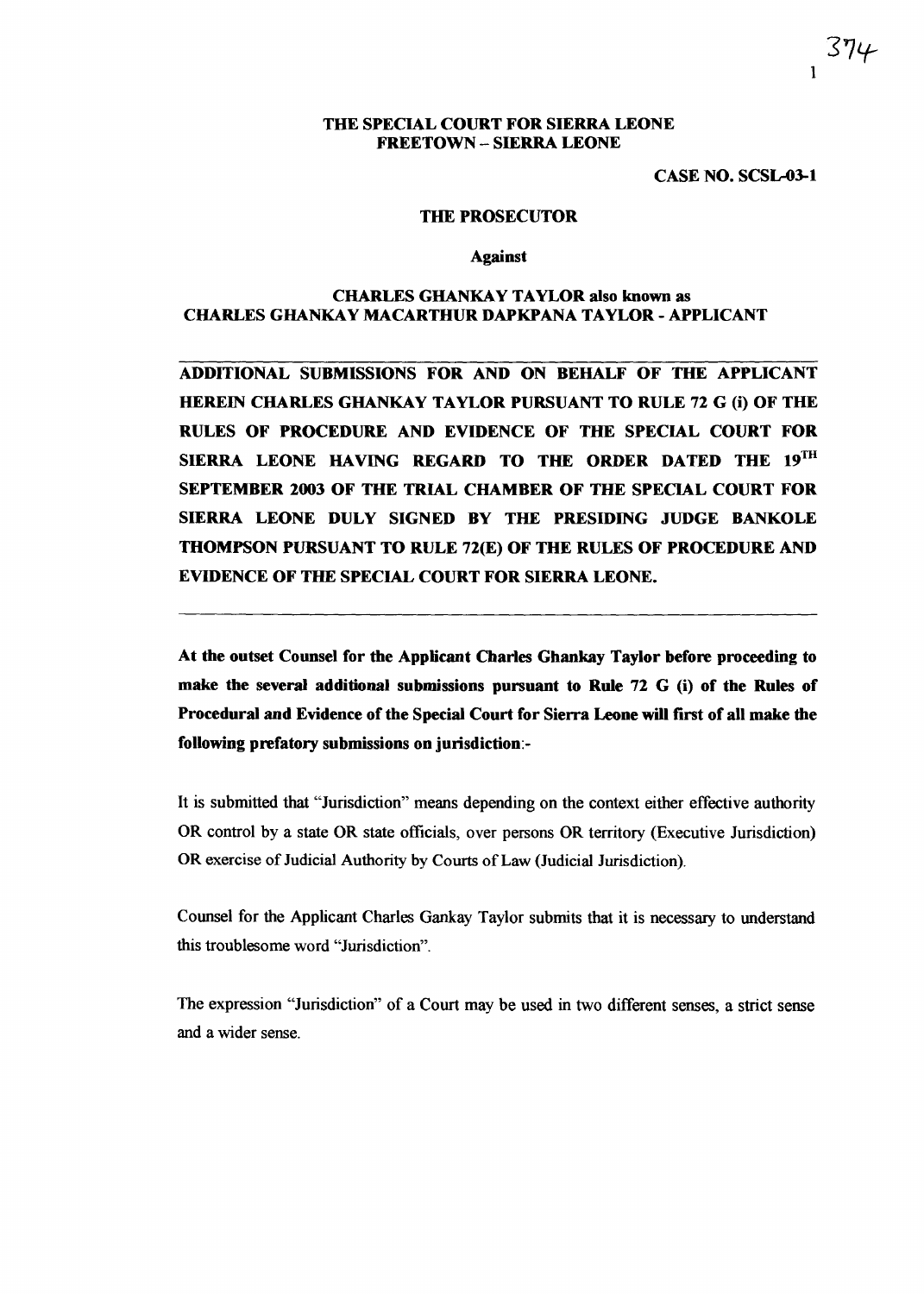In its narrow and strict sense, it is submitted that the Jurisdiction of a validly constituted court connotes the limits which are imposed on its power to hear and determine issues between persons seeking to avail themselves of its process by reference:-

- $(i)$  to the subject matter of the issue.
- (ii) to the persons between whom the issue is joined.
- (iii) to the kind of relief sought.
- $(iv)$  any combination of these factors.

In the wider sense it embraces also the settled practice of the Court as to the way in which it will exercise its power to hear and determine issues which fall within its jurisdiction (in the strict sense) OR as to the circumstances in which it will grant a particular kind ofrelief which it has "Jurisdiction" (in the strict sense) to grant, including its settled practice to refuse to exercise such powers OR to grant such a relief in particular circumstances.

This distinction between the strict and wider meaning of the expression jurisdiction was of limited importance in the case of Superior Courts so long as they did not owe their origin to statute for there was no need to distinguish between non-existence of a power and settled practice not to exercise an existing power.

However in the case of Courts created by statute the Court has **no power** to enlarge its Jurisdiction in the strict sense, but it has power to alter its practice proprio motu within the limits which it imposes on itself by the doctrine of precedence subject, however to any statutory rules regulating and prescribing its practice and procedure made pursuant to any rule making power contained in the Statute. Counsel for the Applicant will rely on what was said by NGULUBE DCJ in MIYANDA v. The High Court 1984 ZR. 62 at 64:- "The term jurisdiction should first be understood. In one sense it is the authority which a court has to decide matters that are litigated before it, in another sense, it is the authority which a Court has to take cognizance of matters presented in a formal way for its decision."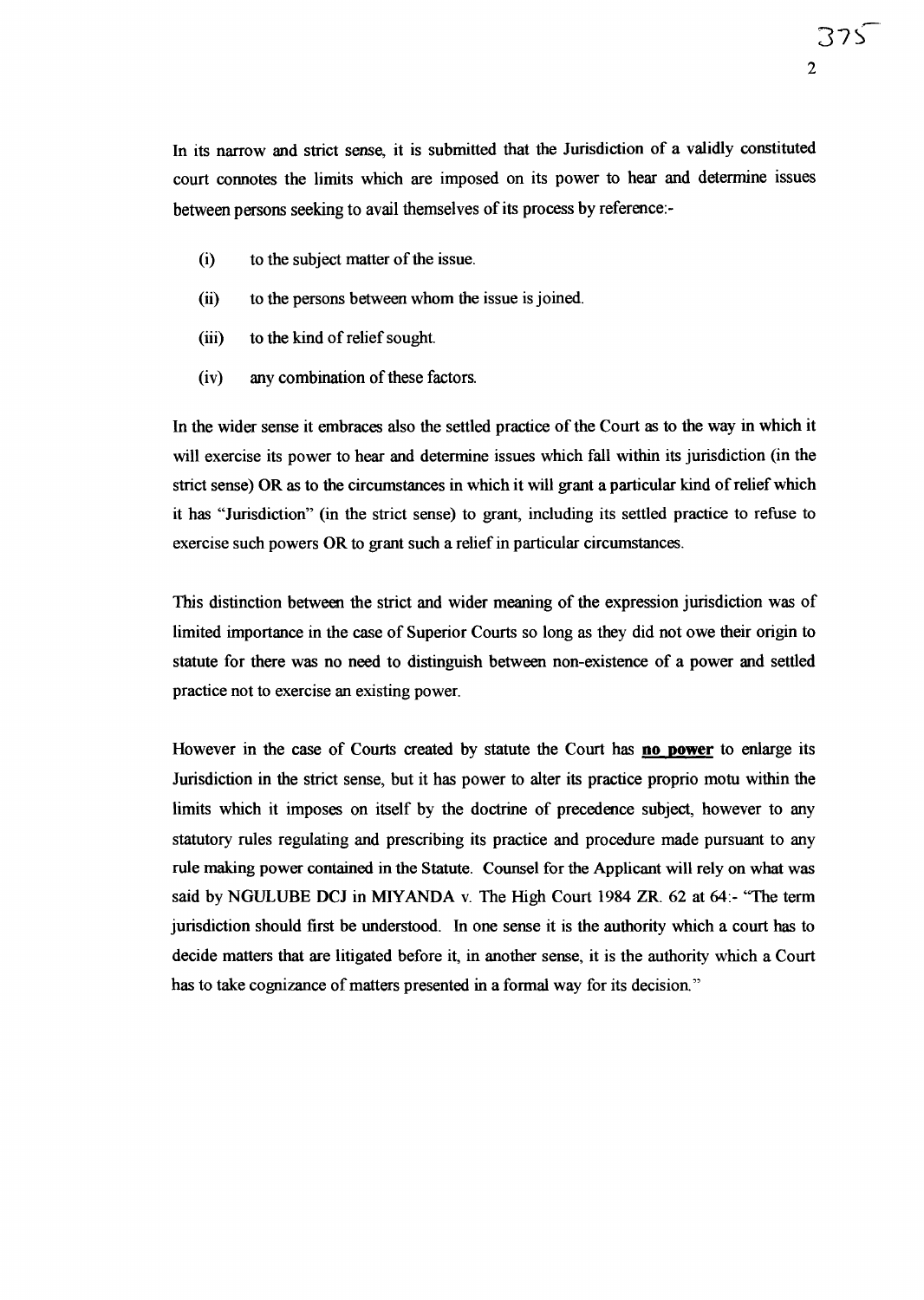Flowing from the above submissions, it is respectfully submitted:-

- (a) That a distinction ought to be drawn between the confIrmation of the indictment by Judge Bankole Thompson of the  $7<sup>th</sup>$  March 2003, and the Warrant of Arrest of the same date issued by the same afore-mentioned Judge against the person of the Applicant herein Charles Ghankay Taylor who was at that material time a sitting Head of State and President of the Republic of Liberia, and their respective attendant consequences as a matter of Law.
- (b) That both the Orders confIrming the indictment and the consequential Warrant issued on the same date the  $7<sup>th</sup>$  March 2003 by Judge Bankole Thompson were clearly made 'per incuriam' in circumstances wherein the attention of the said Judge Bankole Thompson was neither drawn to the important ratio decidendi and all the important principles enunciated in the recent celebrated case of Congo v. Belgium.

Counsel for and on behalf of the Applicant herein Charles Ghankay Taylor will now rely on the following additional submissions pursuant to Rule 72 G  $(i)$  of the Rules of Procedure and Evidence of the Special Court for Sierra Leone for the consideration of the Appeals Chamber. These additional Jurisdictional submissions are framed into 4 (four) main broad categories:-

- (i) Preliminary submissions that go to Jurisdiction of the Special Court for Sierra Leone and in particular a Judge of the Trial Chamber OR the Trial Chamber itself
- (ii) Submissions relating specifically to the Purported Indictment which was confirmed by Judge Bankole Thompson on the  $7<sup>th</sup>$  March 2003.
- (iii) Submissions relating specifically to the Purported Warrant of Arrest issued by Judge Bankole Thompson on the  $7<sup>th</sup>$  March 2003.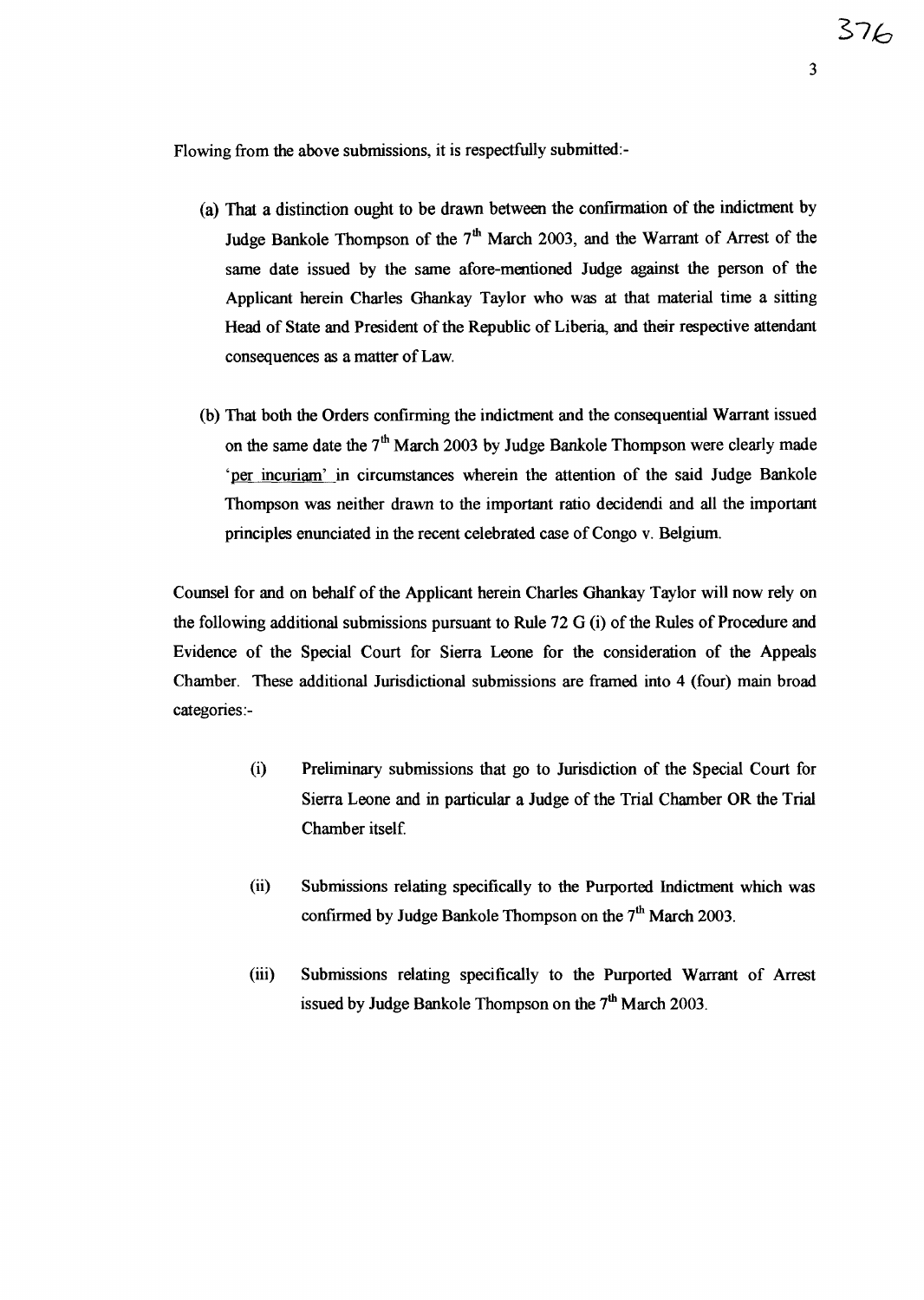(iv) Submissions relating to criminal immunities against Prosecution of Heads of State.

### 1. Preliminary submissions that go to Jurisdiction of the Special Court for Sierra Leone and in particular a Judge of the Trial Chamber

#### ACT OF Parliament: need for validation:

Counsel for the Applicant herein submits that an instrument is accepted as an Act only where it has been validated as such in accordance with Constitutional Law. It is further submitted that in countries like Sierra Leone with a written constitution namely Act No.6 of 1991, an INSTRUMENT as in this instant case Act No.9 of 2002 the Special Court Agreement 2002, (Ratification) Act, 2002 purporting to be made by Parliament does not rank as an Act of Parliament unless it has undergone the necessary validating procedure.

It is submitted on behalf of the Applicant as a preliminary jurisdiction issue that the procedure by which the Special Court Agreement, 2002 (Ratification) Act 2002 for Sierra Leone came into force OR was passed by Parliament violates and does violence to the express entrenched mandatory Provisions of Section 108(3) of the 1991 Constitution in that the Bill which was a Supplement to the Sierra Leone Gazette Vol. CXXXIII No. 11 dated  $7<sup>th</sup>$  March, 2002 was submitted by Parliament to the President for his assent and became law without it been submitted to and been approved at a Referendum. That being the case it is submitted that Act No. 9 of 2002 - The Special Court Agreement, 2002 (Ratification) Act, 2002 is null and void at its inception

Counsel for the Applicant further submits that Section 108(3) creates a regime of its own in so far as the Procedure for the alteration of the entrenched provisions of the 1991 Constitution of Sierra Leone is concerned.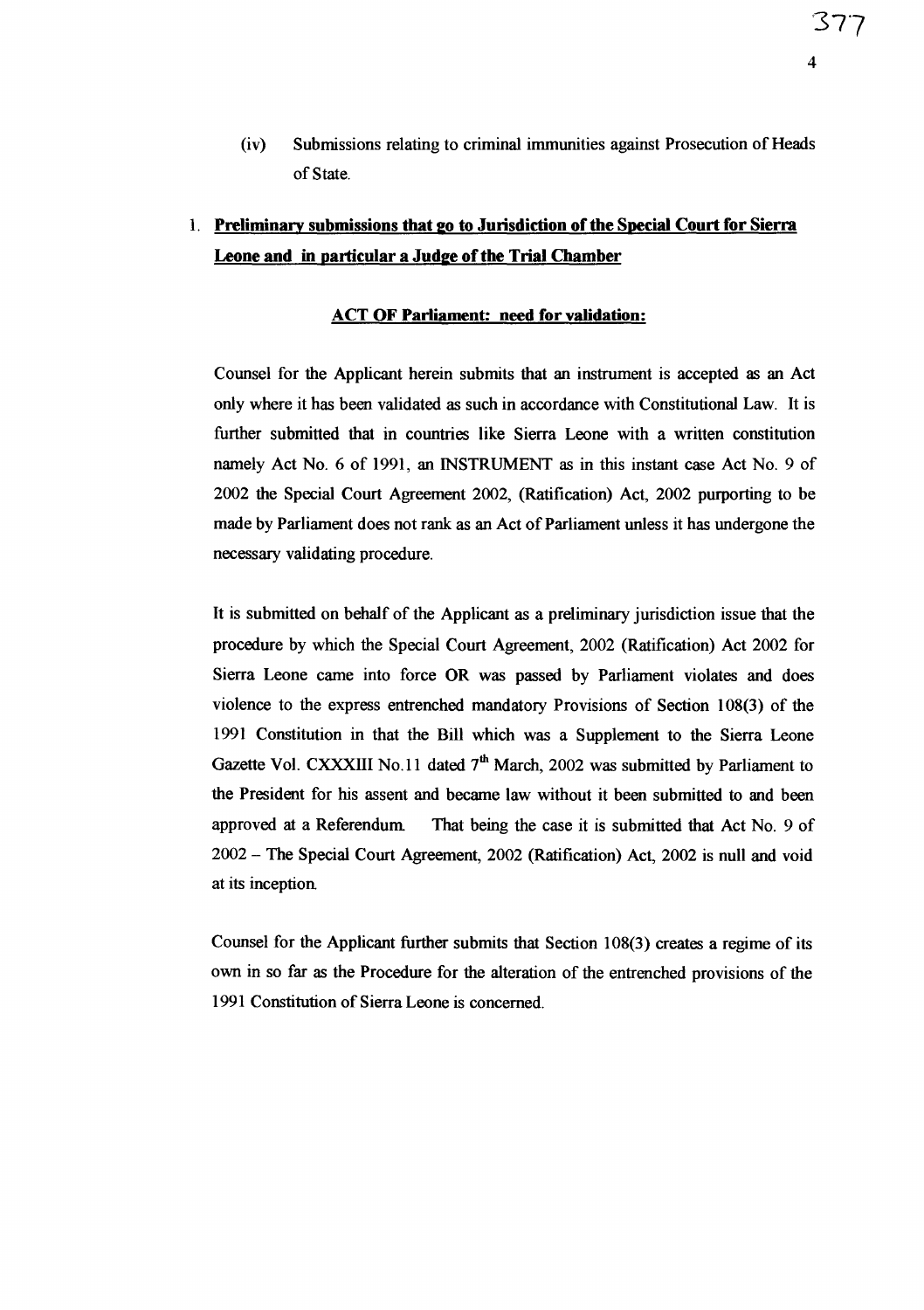### 2. Submissions relating specifically to the Purported Indictment which was <u>confirmed by Judge Bankole Thompson of  $7^{\rm th}$  March 2003</u>

Assuming that the preliminary jurisdictional submissions under  $((i)$  above are overruled by the Appeals Chamber, then by virtue of the combined provisions of Sections 64(1), (2), (3), 66(7) and 66(4), (5) and (6) respectively of the 1991 Constitution of Sierra Leone Act No.6 of 1991, it is submitted on behalf of the Applicant herein that the Attorney-General and Minister of Justice and the Director of Public Prosecutions of the Republic of Sierra Leone are the only proper persons vested with powers to prosecute persons for alleged offences committed within the jurisdiction of Sierra Leone and under Sierra Leonean law which include alleged crimes committed under Act No.9 of 2002 - the Special Court Agreement 2002 (Ratification) Act, 2002 - indeed a Sierra Leonean statute creating Sierra Leonean law. Consequently it is submitted that the purported indictment confirmed by Judge Bankole Thompson on the  $7<sup>th</sup>$  March 2003 comes to nought, is invalid, null and void at its inception on the ground that the said Judge Bankole Thompson lacked jurisdiction and/OR acted in excess of jurisdiction when he proceeded to confirm the said indictment against the person of Charles Ghankay Taylor then sitting Head of State and President of the Republic of Liberia on the  $7<sup>th</sup>$  of March 2003 which was prepared and brought exparte before the said Judge Bankole Thompson by the Prosecutor David Crane duly signed by the latter in contravention OR violation of the express Constitutional provisions of both Sections  $64(1)$ ,  $(2)$ ,  $(3)$ ,  $66(7)$  and  $66(4)$ ,  $(5)$ and (6) respectively.

It is submitted that the provisions of Sections  $64(1)$ ,  $(2)$ ,  $(3)$ ,  $66(7)$  and  $66(4)$ ,  $(5)$  and (6) respectively of the 1991 Constitution of the Republic of Sierra Leone Act No. 6 of 1991 have not been expressly repealed. Put mildly it is further submitted that those provisions ofthe said 1991 Constitution of Sierra Leone create a regime oftheir own and the purported "Prosecutor" in the name of David Crane is alien to the aforementioned relevant provisions ofthe 1991 Constitution ofthe Republic of Sierra Leone for the purposes of instituting and prosecuting offences allegedly committed within the jurisdiction of Sierra Leone.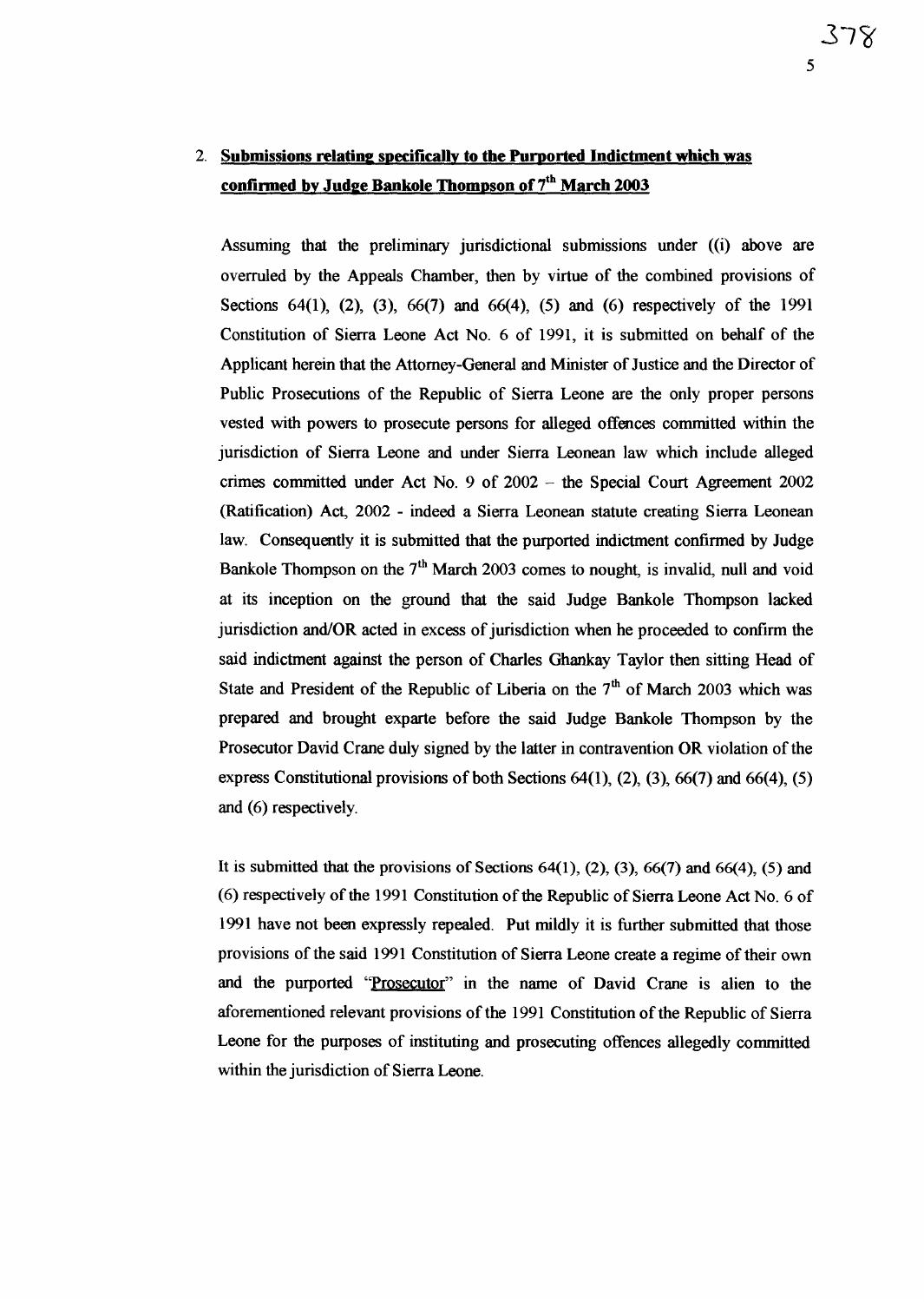Assuming without conceding that the Special Court Agreement, 2002 (Ratification) Act, 2002 is valid under the laws of the land, it is further submitted that even under that very Act to wit Part IX-MISCELLANEOUS, Section 47 under Part IX Miscellaneous has not been complied with and to that extent no regulations have yet been made by the Attorney-General and Minister of Justice to give effect to the said Act. See letter dated the  $26<sup>th</sup>$  day of September, 2003 written by the Applicant's Counsel Terence Michael Terry addressed to the Clerk of Parliament and reply from the Clerk of Parliament also dated the  $26<sup>th</sup>$  day of September 2003 addressed to the Applicant's Counsel Terence Michael Terry. The said letters are hereby attached as Index of Attachments ONE and TWO respectively.

## 3. Submissions relating specifically to the Purported Warrant of Arrest issued by Judge Bankole Thompson on the 7<sup>th</sup> March 2003.

As regards the Purported Warrant of Arrest issued by Judge Bankole Thompson on the  $7<sup>th</sup>$  of March, 2003, the Applicant herein will rely on all the issues raised which go to jurisdiction in the Motion of the  $23<sup>rd</sup>$  day of July, 2003 and his Reply of the  $30<sup>th</sup>$ day of July, 2003 accordingly.

Furthermore the Applicant will rely on the following additional submissions on jurisdiction for the consideration of the Appeals Chamber under the above heading  $3$ :-

It is submitted that once the Appeals Chamber hold that as matter of law the submissions canvassed on behalf of the Applicant to the effect that the Prosecutor is not empowered to initiate Criminal Proceedings in the jurisdiction of Sierra Leone for the reasons already postulated above, it follows as a necessary corollary that his Lordship Judge Bankole Thompson acted in excess of jurisdiction in embarking as he did in issuing the Purported Warrant of Arrest on the  $7<sup>th</sup>$  of March 2003 against the person of Charles Ghankay Taylor then sitting Head of State and President of the Republic of Liberia, the provisions of Rule 47 of the Rules of Procedure and Evidence of the Special Court for Sierra Leone notwithstanding.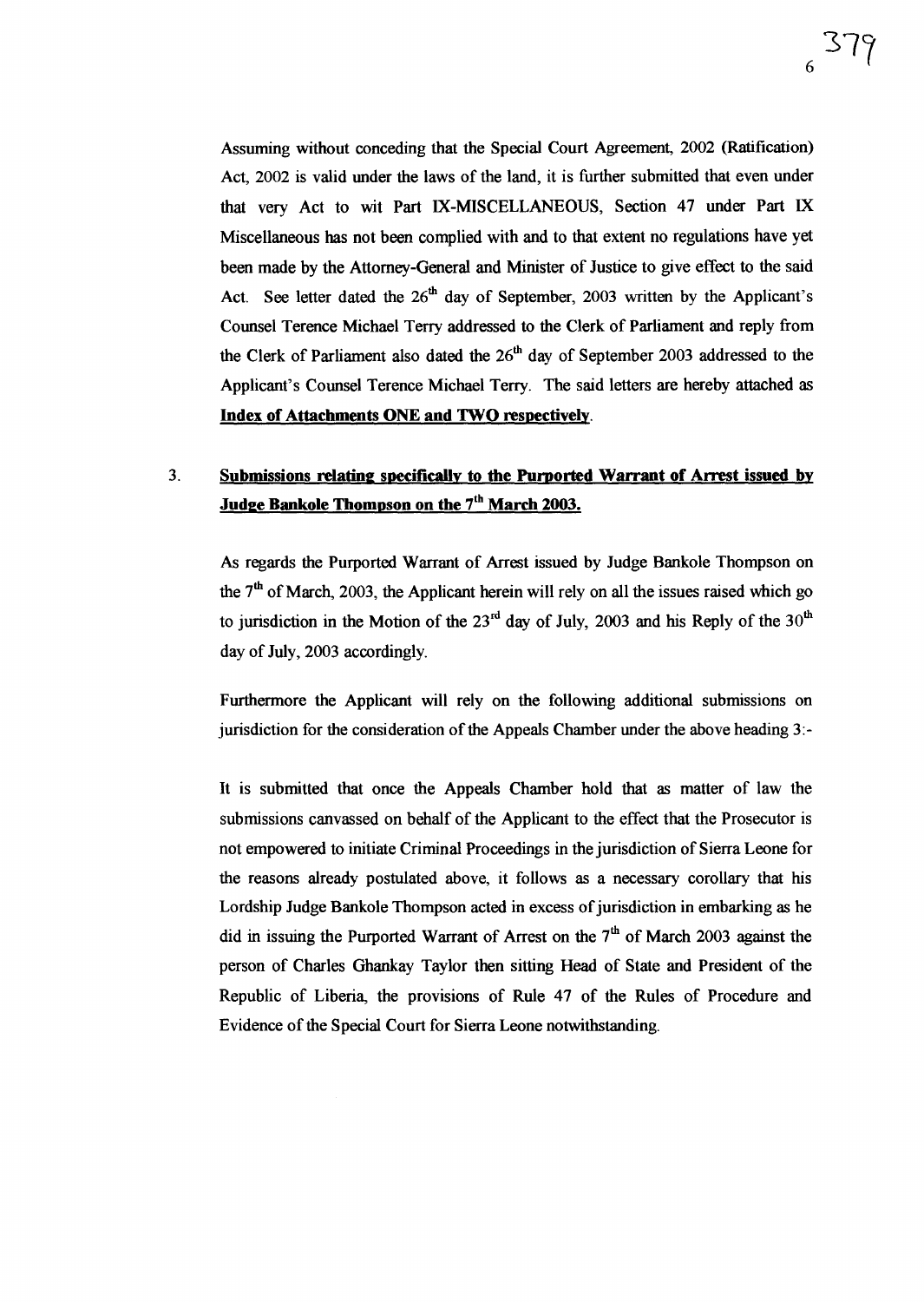It is further submitted that the issuance of the Purported Warrant of Arrest by Judge Bankole Thompson on the  $7<sup>th</sup>$  March 2003 as aforesaid which resulted in a botch service in the territory of the Republic of Ghana tantamounted to a violation of the sovereignty of the Republic of Ghana over which the Special Court had no authority to so do either by its own statute OR any other law for that matter. Consequently, the issuance of the Warrant of Arrest by Judge Bankole Thompson on the  $7<sup>th</sup>$  of March. 2003 had no legal basis whatsoever and ought with respect to be cancelled and/OR set aside and declared null and void at its inception.

It is further submitted by Counsel for the Applicant that the Warrant of Arrest of the  $7<sup>th</sup>$  of March 2003 which inadvertently and without jurisdiction turned out to be an international arrest warrant against President Charles Ghankay Taylor, violates a fundamental principle of international law providing for immunity from Criminal proceedings from foreign criminal jurisdictions of an incumbent Head of State as recognized by the jurisprudence of the International Court of Justice.

It is further submitted by Counsel for the Applicant that an arrest warrant of a Head of State issued by a foreign jurisdiction is also inconsistent with the internationally recognized principle that foreign judicial powers or authority may not be exercised on the territory of another state. It is contended on behalf of the Applicant therefore that the arrest warrant of Charles Ghankay Taylor violates customary international law and impugns the honour and reputation of the Presidency and the sovereignty of both the Republics of Liberia and Ghana respectively.

It is further submitted by Counsel for the Applicant that the Special Court for Sierra Leone cannot impose legal obligations on states that are not a party to the Agreement between Sierra Leone and The United Nations of  $16<sup>th</sup>$  January 2002. Moreover it is submitted that The Special Court for Sierra Leone is not an organ of the United Nations and is not established as an International Criminal Court with Chapter Seven (7) Powers.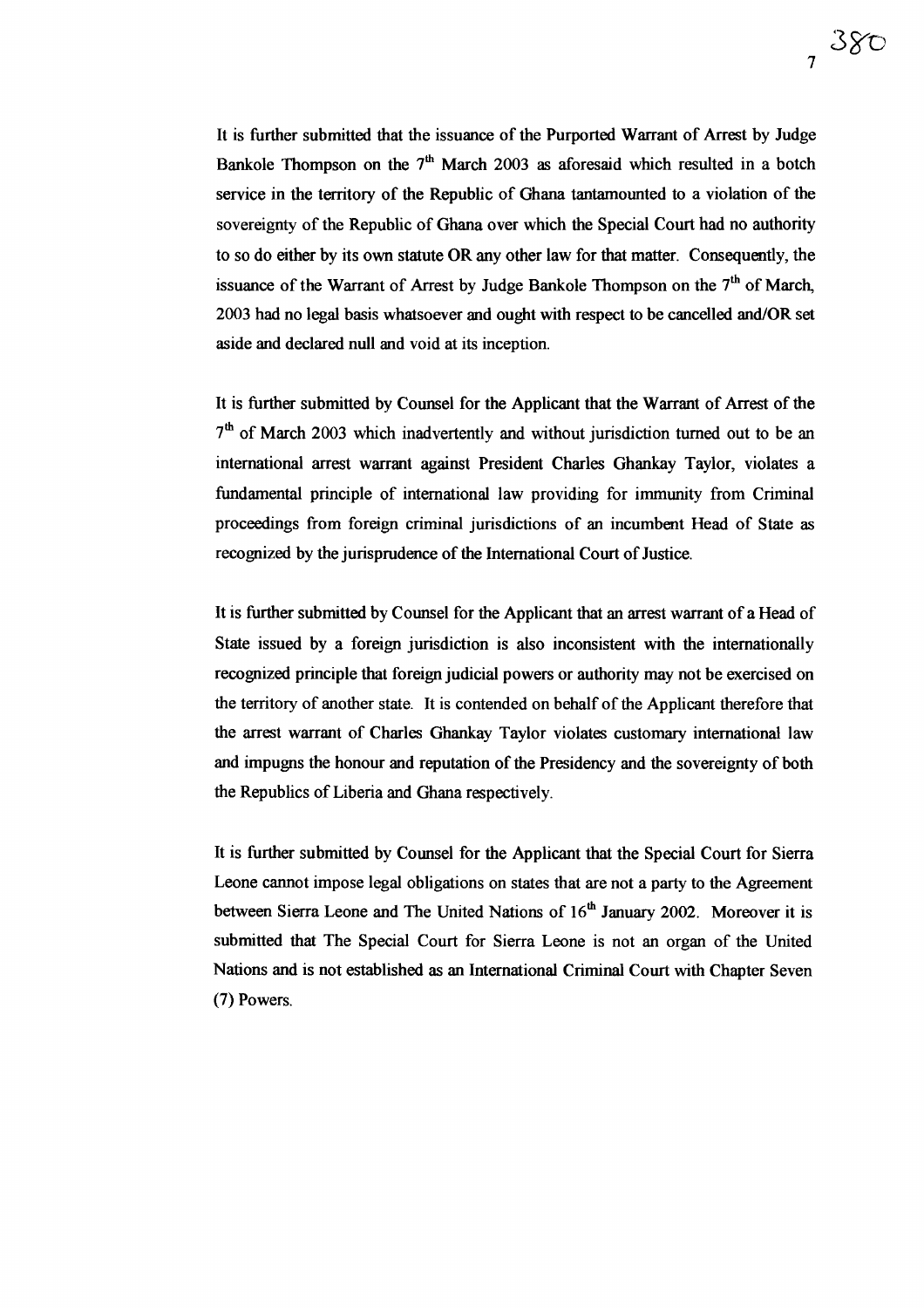## 4. Submissions relating to criminal immunities against Prosecution of Heads of State.

## The immunity accorded to Heads of State against criminal proceedings in accordance with international customary law.

It is submitted that following the decision of CONGO VS. BELGIUM, it is now beyond doubt that a Head of State enjoys immunity from foreign jurisdictions and inviolability whether the Head of State is on foreign territory on an official mission as was the position in this instant case when an attempt was made to effect service albeit unsuccessfully on the Applicant herein in Accra, Ghana OR while in office. Furthermore Counsel for the Applicant herein respectfully request the Appeals Chamber to graciously consider whether Sierra Leone through the aegis ofthe Special Court for Sierra Leone could legitimately invoke universal jurisdiction and then, in case of an affirmative answer to this question for the Appeals Chamber to decide upon the question of whether the Applicant herein Charles Ghankay Taylor the sitting Head of State and President of the Republic of Liberia at the time of the issuance of both the aforementioned Indictment and Warrant of Arrest was entitled to immunity from criminal prosecution and punishment. Counsel for the Applicant however further submit that it has been persuasively argued by some renowned scholars in international law that the International Court of Justice in the celebrated case of Congo v. Belgium should have proceeded in this manner. See the separate opinions of a number of Judges namely:- (President Guillaume, Judges Ranjeva, Higgins, Kooijmans, Buergenthal, Rezek) - See President Guillaume's Separate Opinion, paras 1-17; Judge Ranjeva's Opinion, paras 1-12; Judges Higgins, Kooijrnans, Buergenthal's Joint Separate Opinion, paras 2-18; Judge Rezek's Opinion, paras 3- 11; Ad hoc Judge van den Wyngaert, paras 4 and 7 as well as by Judge ad hoc van den Wyngaert in her Dissenting Opinion To that extent it is submitted that the International Court Justice with respect missed a golden opportunity to cast light on a difficult and topical legal issue and it is hereby submitted that this matter is now squarely before the Appeals Chamber for its determination.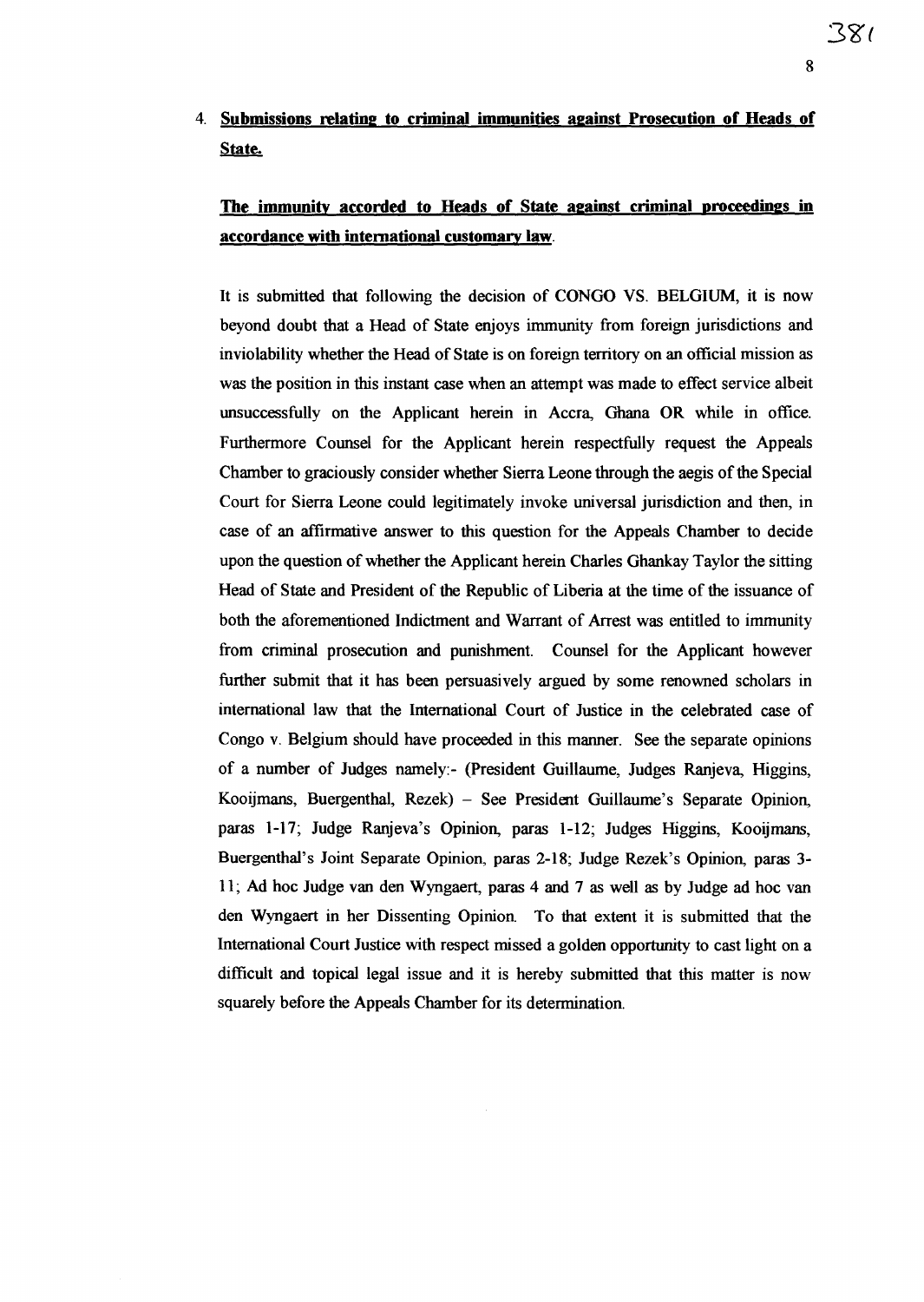To summarise, therefore it is submitted most of the additional jurisdictional submissions above mentioned cover matters which touch and concern violation of certain entrenched provisions of the 1991 Constitution of the Republic of Sierra Leone Act NO.6 of 1991 relating to the actual procedure adopted in bringing into force the Special Court Agreement 2002 (Ratification) Act, 2002. Also certain provisions of the Special Court Agreement, 2002 (Ratification) Act, 2002 which have been alluded to above it has been submitted contravene and/OR are inconsistent with the provisions of the 1991 Constitution of Sierra Leone regarding certain powers vested on "the Prosecutor" without first amending vital provisions of the 1991 Constitution, and thereby rendering the confirmation of the indictment exparte and the consequential Warrant of Arrest of the same day the  $7<sup>th</sup>$  March 2003 invalid, bad in Law null and void at their inception

9

382

In the light of the several above additional jurisdictional submissions, Counsel for the Applicant herein Charles Ghankay Taylor submits that the respective submissions either taken individually and/OR cumulatively have raised serious Constitutional questions warranting interpretation which is only the Supreme Court of Sierra Leone is empowered under the 1991 Constitution to pronounce upon them by way of its interpretation. The Constitutional questions which Counsel for the Applicant respectfully submit now arise for the interpretation of the Supreme Court of Sierra Leone are as follows:-

- (1) Whether OR not the procedure by which the Special Court Agreement, 2002 (Ratification) Act, 2002 came into force and was passed by Parliament violates and does violence to the express entrenched mandatory provisions of Section 108(3) of the 1991 Constitution in that the Bill which was a supplement to the Sierra Leone Gazette Vol. CXXXIII No. 11 dated  $7<sup>th</sup>$  March, 2002 was submitted by Parliament to the President for his assent and became law without it been submitted to and been approved at a Referendum?
- (2) Are any other persons (inclusive of the "Prosecutor" of the Special Court for Sierra Leone other than the Attorney-General and Minister of Justice and the Director of Public Prosecutions empowered under the 1991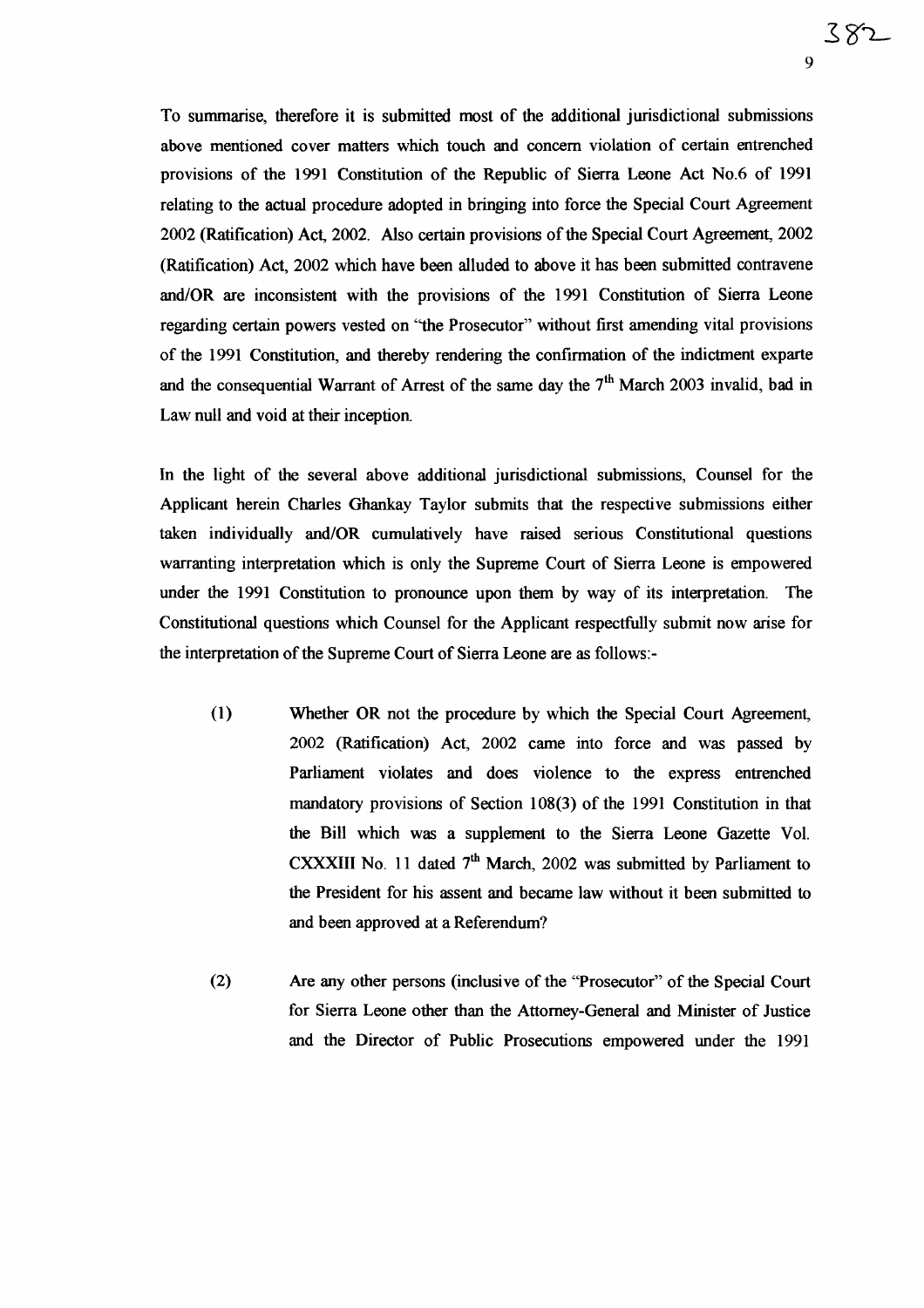Constitution of Sierra Leone to initiate proceedings for alleged criminal offences committed in the jurisdiction of Sierra Leone?

If the answer to that question is in the negative, can it be said that the Indictment so confirmed by Judge Bankole Thompson on the 7<sup>th</sup> of March 2003 as a result of an application by the purported Prosecutor of the Special Court for Sierra Leone was therefore invalid, null and void at its inception in the light of the combined effect of the provisions of Sections  $64(1)$ ,  $(2)$ ,  $(3)$ , 66(7) and 66(4), (5) and (6) respectively of the 1991 Constitution of the Republic of Sierra Leone Act No. 6 of 1991?

(3) Can it be said that the issuance of the Warrant of Arrest by Judge Bankole Thompson of the  $7<sup>th</sup>$  of March 2003 has no legal basis whatsoever under the 1991 Constitution of Sierra Leone and is contrary to customary international law and as recognized by the jurisprudence of the International Court of Justice and further that the botch service of the said Warrant of Arrest in the territory of the Republic of Ghana tantamounted to a violation of the Sovereignty of the Republic of Ghana over which the Special Court for Sierra Leone had no authority to effect abroad either by its own statute OR under any other law?

In the light of the aforementioned Constitutional questions which it is respectfully submitted warrant interpretation by the Supreme Court function, Counsel for the Applicant graciously and most respectfully request the Appeals Chamber of the Special Court for Sierra Leone to stay its proceedings forthwith and remit the aforementioned three (3) Constitutional questions so framed on behalf of the Applicant herein for appropriate interpretation and/OR construction within the four corners of the 1991 Constitution.

Counsel for the Applicant do pray that the Appeals Chamber do grant an Order for the entire file presently before the Trial Chamber inclusive of the respective written arguments of all the parties to be brought before the Appeals Chamber on OR before the actual oral hearing of the matter.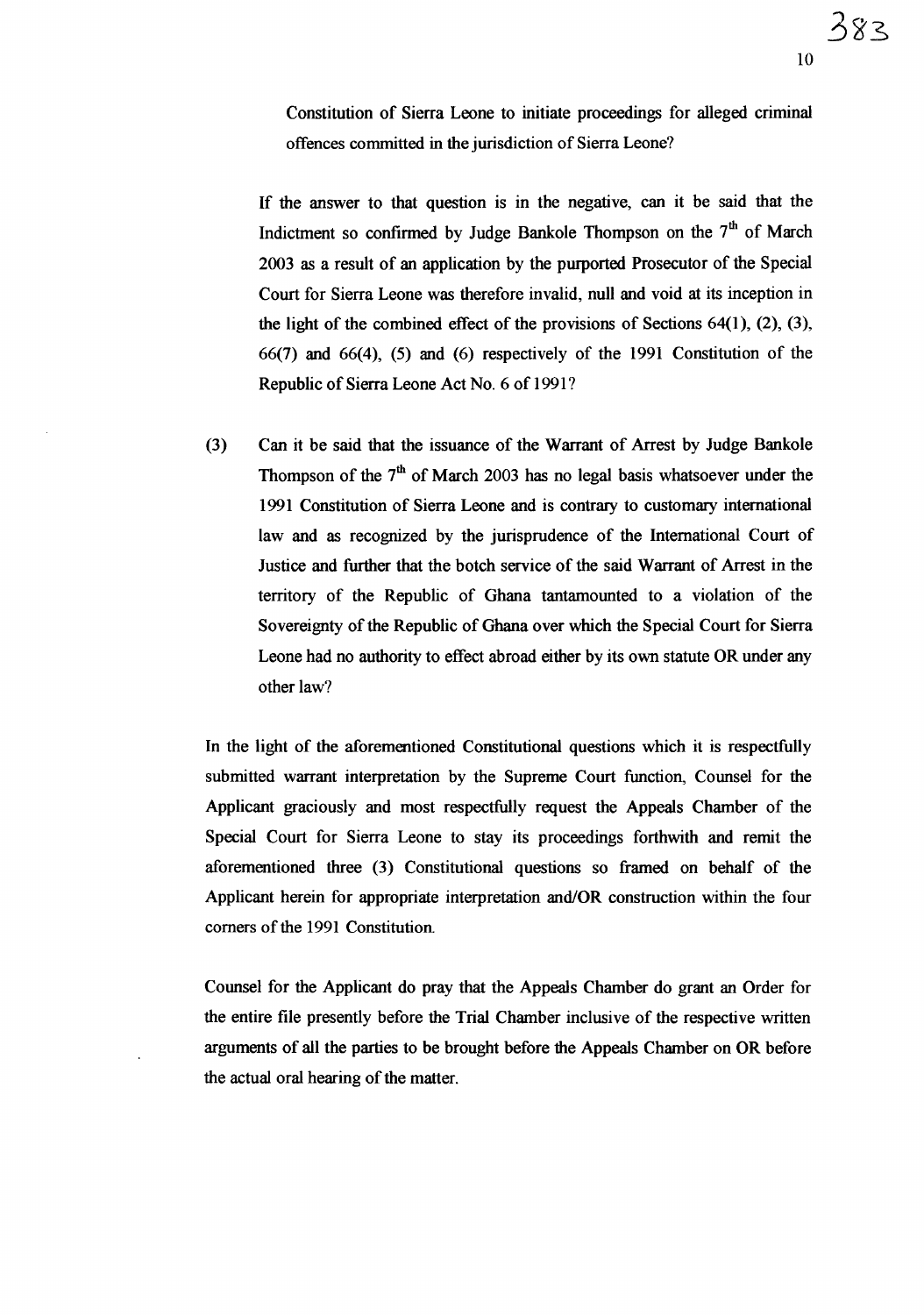Defence submits that although the respective submissions from both the Prosecution and the Defence have so far been in writing, but that due to the fact that the issues so far canvassed for and on behalf of the Applicant raise matters of Public and Constitutional importance, the Appeals Chamber in its wisdom should most respectfully and exceptionally proceed to allow both the Prosecution and the Defence to supplement their written submissions where need be by oral submissions, subject to time limits to be fixed if it is so graciously inclined.

11

 $384$ 

#### **CONCLUSION**

The Applicant herein prays that the Appeals Chamber uphold the several above submissions canvassed on his behalf by his Counsel and most respectfully proceed to give the necessary directions and consequential Orders arising thereto.

Done in Freetown this  $\pi$  day of September 2003

For the Defence ( $\lambda$ Terence Michael Terry Counsel for the Applicant herein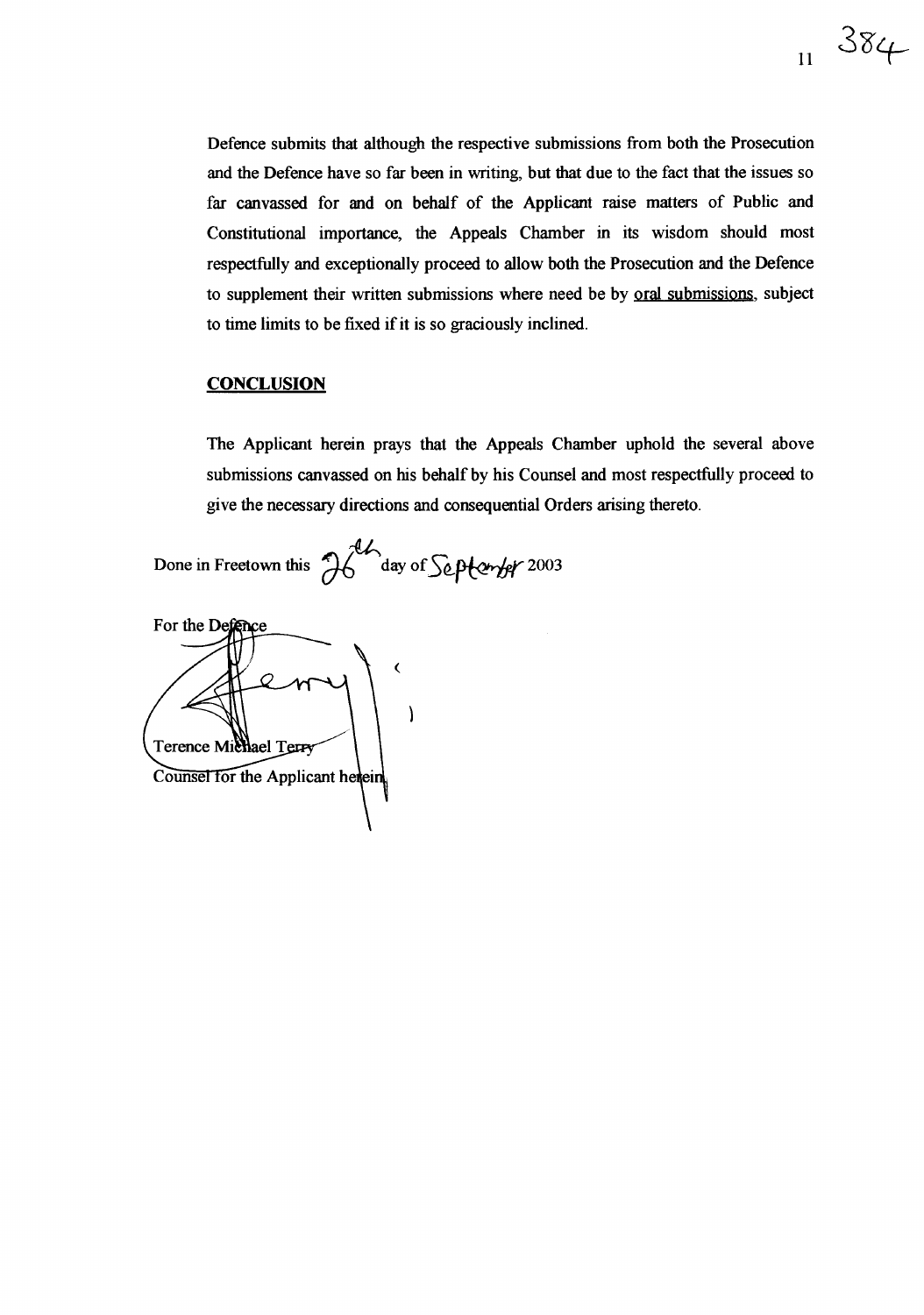#### THE SPECIAL COURT FOR SIERRA LEONE FREETOWN - SIERRA LEONE

#### CASE NO. SCLS-03-1

Before: The Appeals Chamber of the Special Court

Registrar: Robin Vincent

Date Filed 1st October 2003

#### THE PROSECUTOR

#### Against

#### CHARLES GHANKAY TAYLOR also known as CHARLES GHANKAY MACARTHUR DAPKPANA TAYLOR - APPLICANT

ADDITIONAL SUBMISSIONS FOR AND ON BEHALF OF THE APPLICANT HEREIN CHARLES GHANKAY TAYLOR PURSUANT TO RULE 72 G (i) OF THE RULES OF PROCEDURE AND EVIDENCE OF THE SPECIAL COURT FOR SIERRA LEONE HAVING REGARD TO THE ORDER DATED THE 19<sup>TH</sup> SEPTEMBER 2003 OF THE TRIAL CHAMBER OF THE SPECIAL COURT FOR SIERRA LEONE DULY SIGNED BY THE PRESIDING JUDGE BANKOLE THOMPSON PURSUANT TO RULE 72(E) OF THE RULES OF PROCEDURE AND EVIDENCE OF THE SPECIAL COURT FOR SIERRA LEONE.

#### Office of the Prosecutor:

#### Applicant's Counsel:

Mr. David Crane, Prosecutor Mr. Desmond de Silva, QC, Deputy Prosecutor Mr. Walter Marcus-Jones, Senior Appellate Counsel Mr. Chris Staker, Senior Appellate Counsel Mr. Abdul Tejan-Cole, Appellate Counsel Ms. Mora Johnson, Appellate Intern Luc Côté, Chief of Prosecutions Robert Petit, Senior Trial Counsel Paul Flynn, Trial Counsel

Terence Michael Terry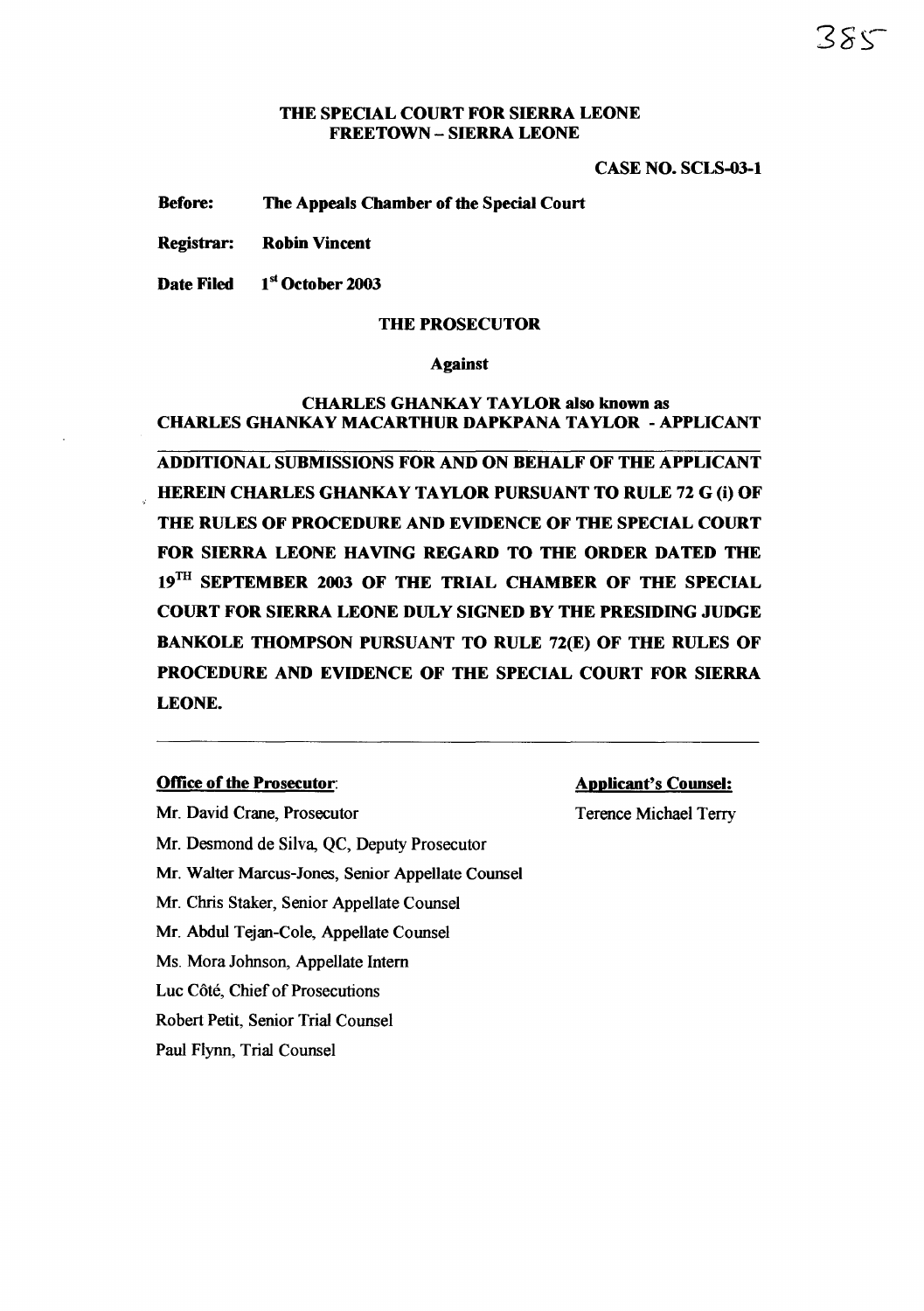#### **APPLICANT'S INDEX OF ATTACHMENTS**

- 1. Letter dated the  $26<sup>th</sup>$  day of September 2003 written by the Applicant's Counsel Terence Michael Terry and addressed to the Clerk of Parliament.
- 2. Reply from the Clerk of Parliament also dated the  $26<sup>th</sup>$  day of September 2003 addressed to the Applicant's Counsel Terence Michael Terry.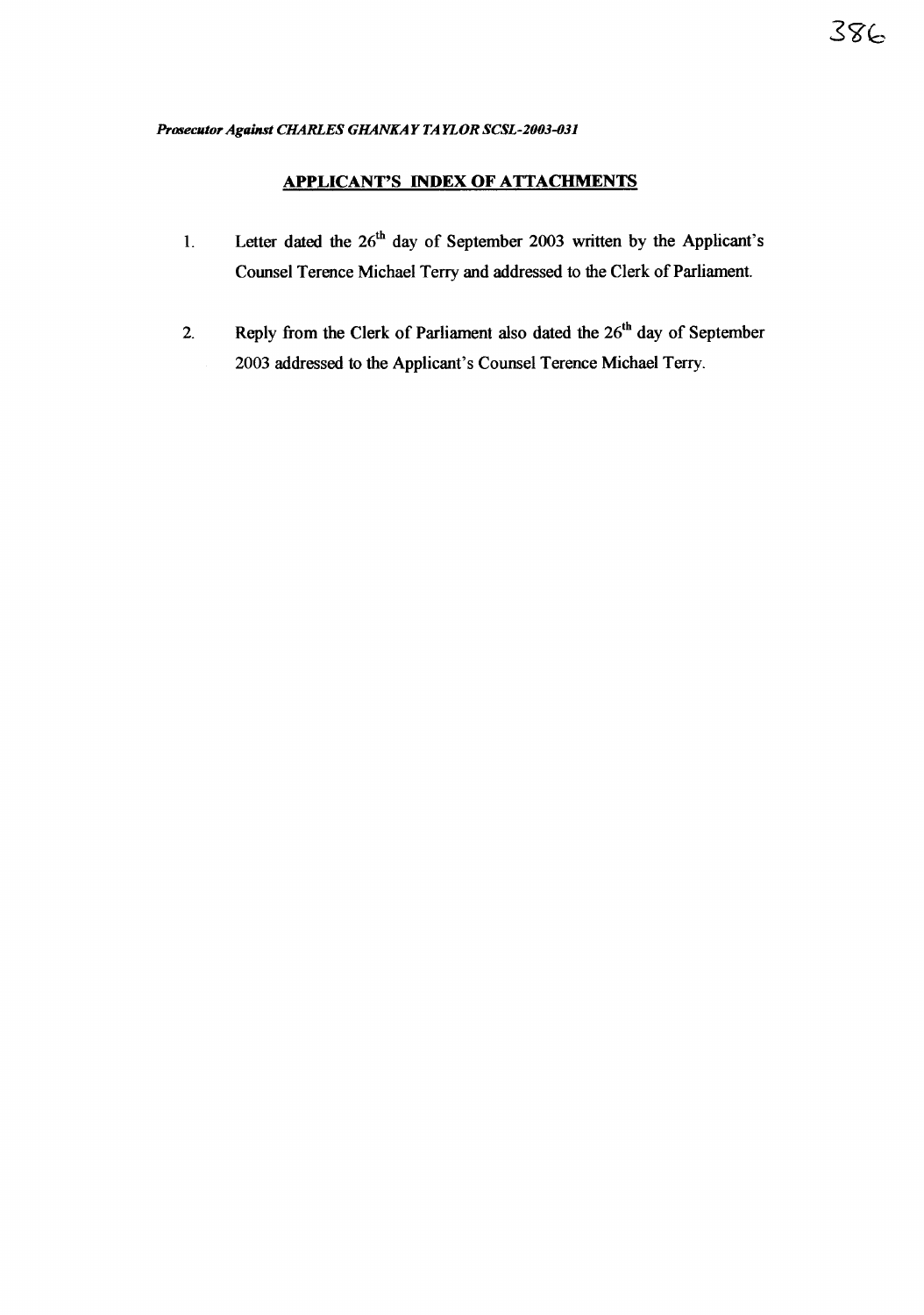## INDEX OF ATTACHMENTS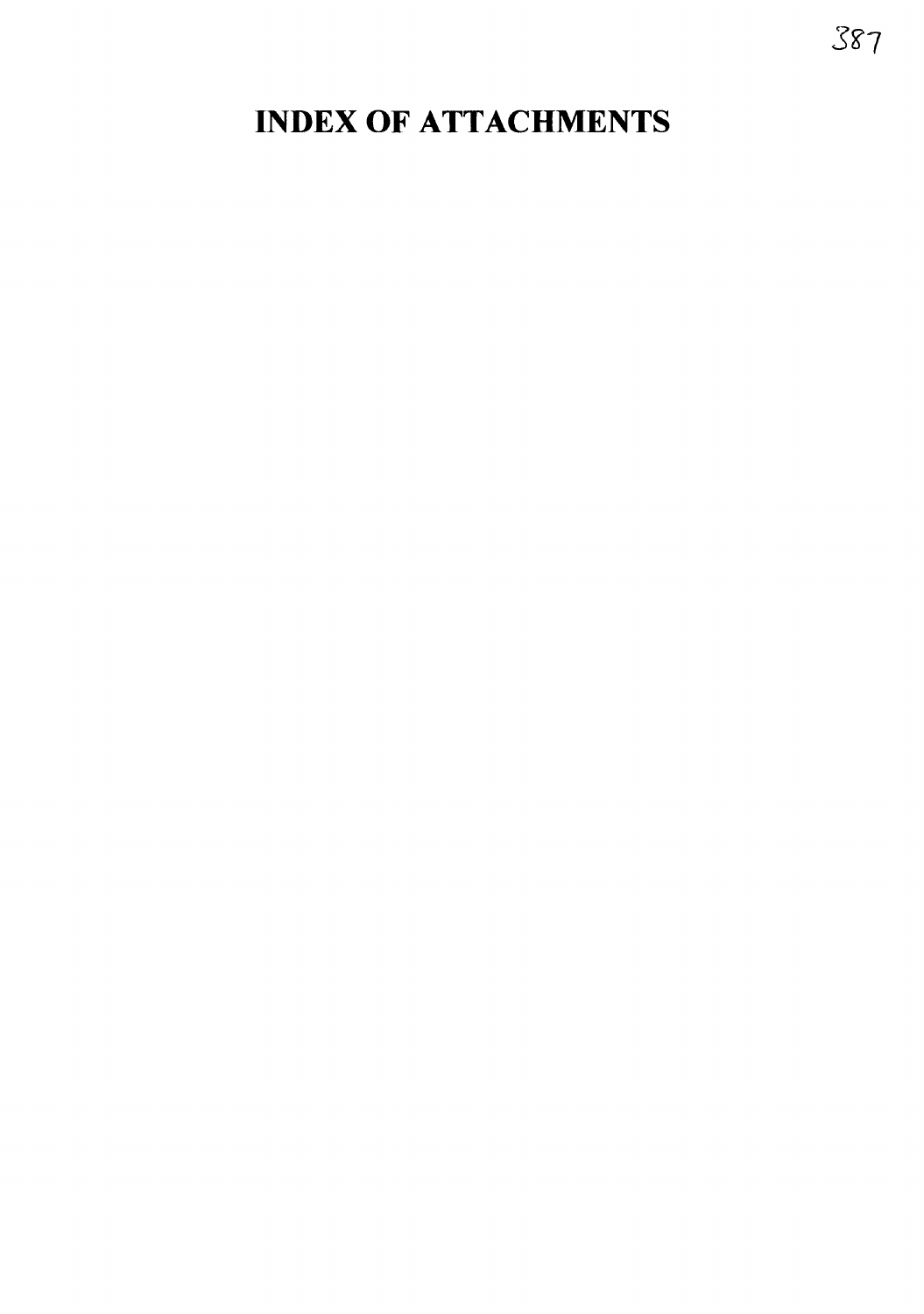## INDEX OF ATTACHMENT - ONE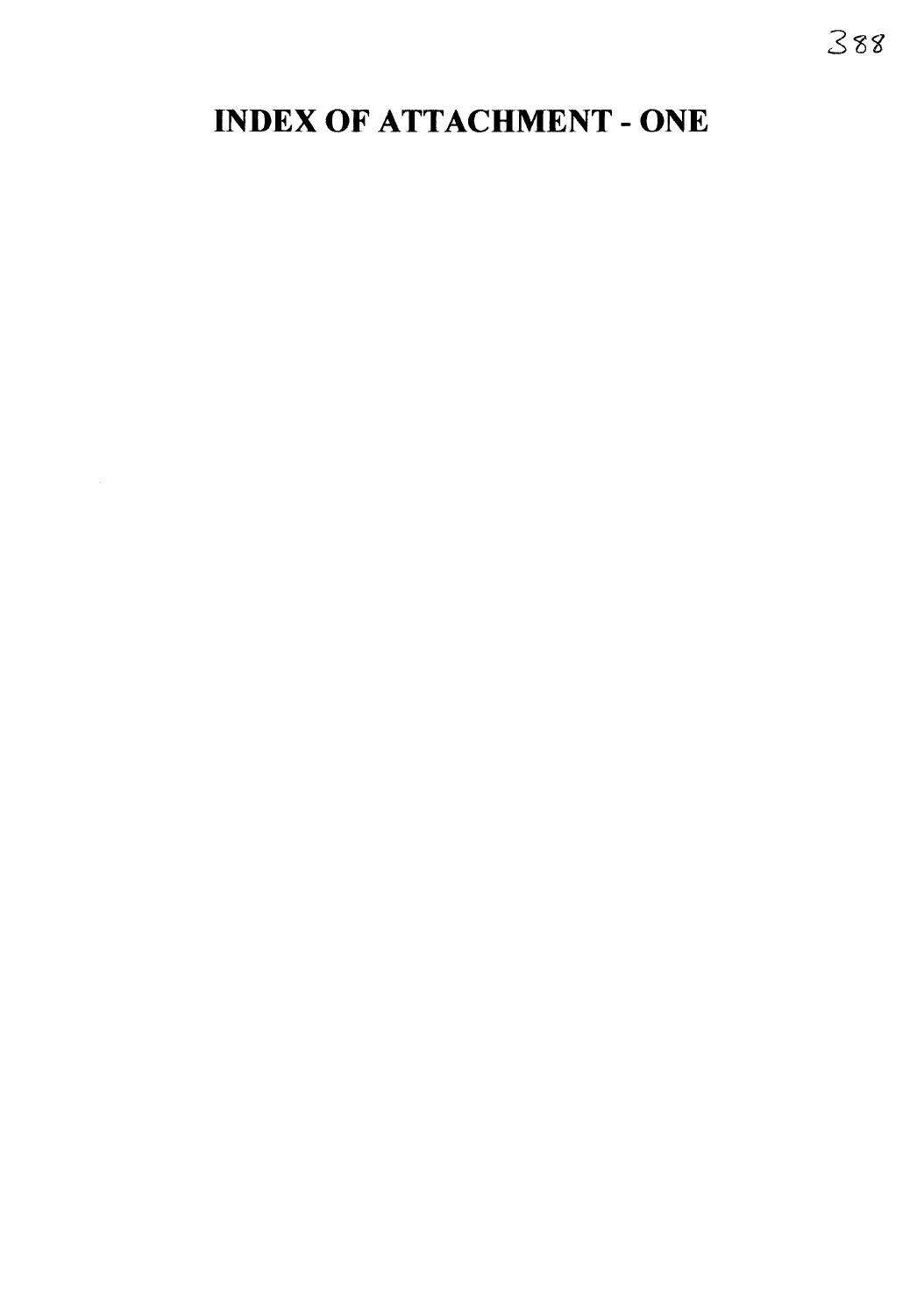# *TERENCE TERRY*

Barrister-at-Law & Solicitor<br>Marong House, 4<sup>th</sup> Floor 11 Charlotte Street Freetown. Sierra Leone

26<sup>th</sup> September, 2003.

J. A. Carpenter Clerk of Parliament Parliament Building Tower Hill Freetown.

Dear Sir,

I wish to kindly enquire from you as to whether the Attorney-General and Minister of Justice has taken the necessary steps to make regulations to give effect to the Special Court Agreement 2002 (Ratification) Act 2002 pursuant to Section 47 of the said Act.

Yours forthfully,  $\mathcal{L}$ TerencelM\_Ferry.

Telephone & Fax: Freetown 232-22- 222605 Phones Direct: 232-22-226662/232-22-229972 - Telephone (Home) Freetown: 238021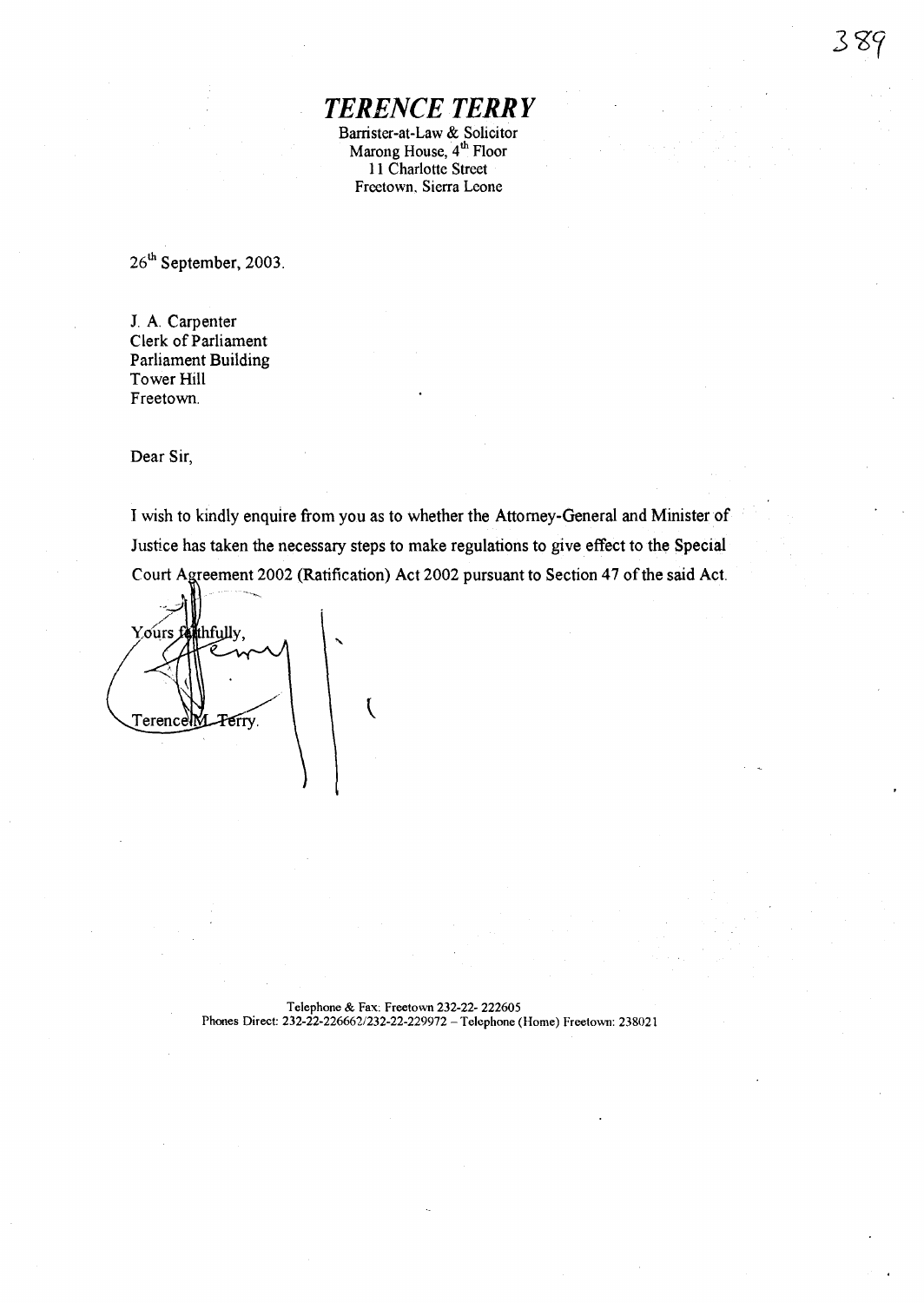## INDEX OF ATTACHMENT - TWO